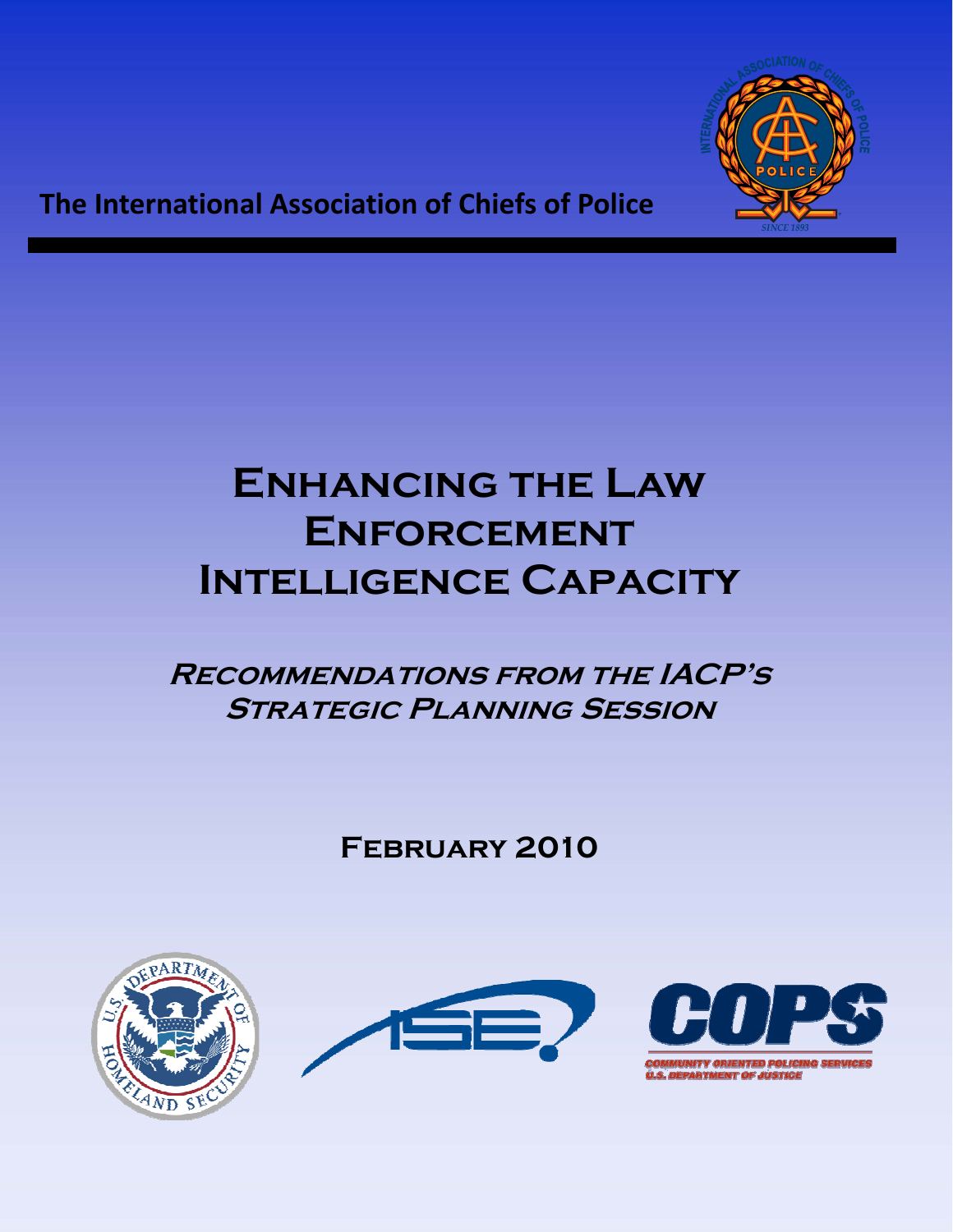*This project was supported by Cooperative Agreement #2007CKWXK001 and Grant #2007CKWX0211, awarded by the Office of Community Oriented Policing Services, U.S. Department of Justice. The opinions contained herein are those of the author(s) and do not necessarily represent the official position or policies of the U.S. Department of Justice. References to specific companies, products, or services should not be considered an endorsement by the author(s) or the U.S. Department of Justice. Rather, the references are illustrations to supplement discussions of the issues.*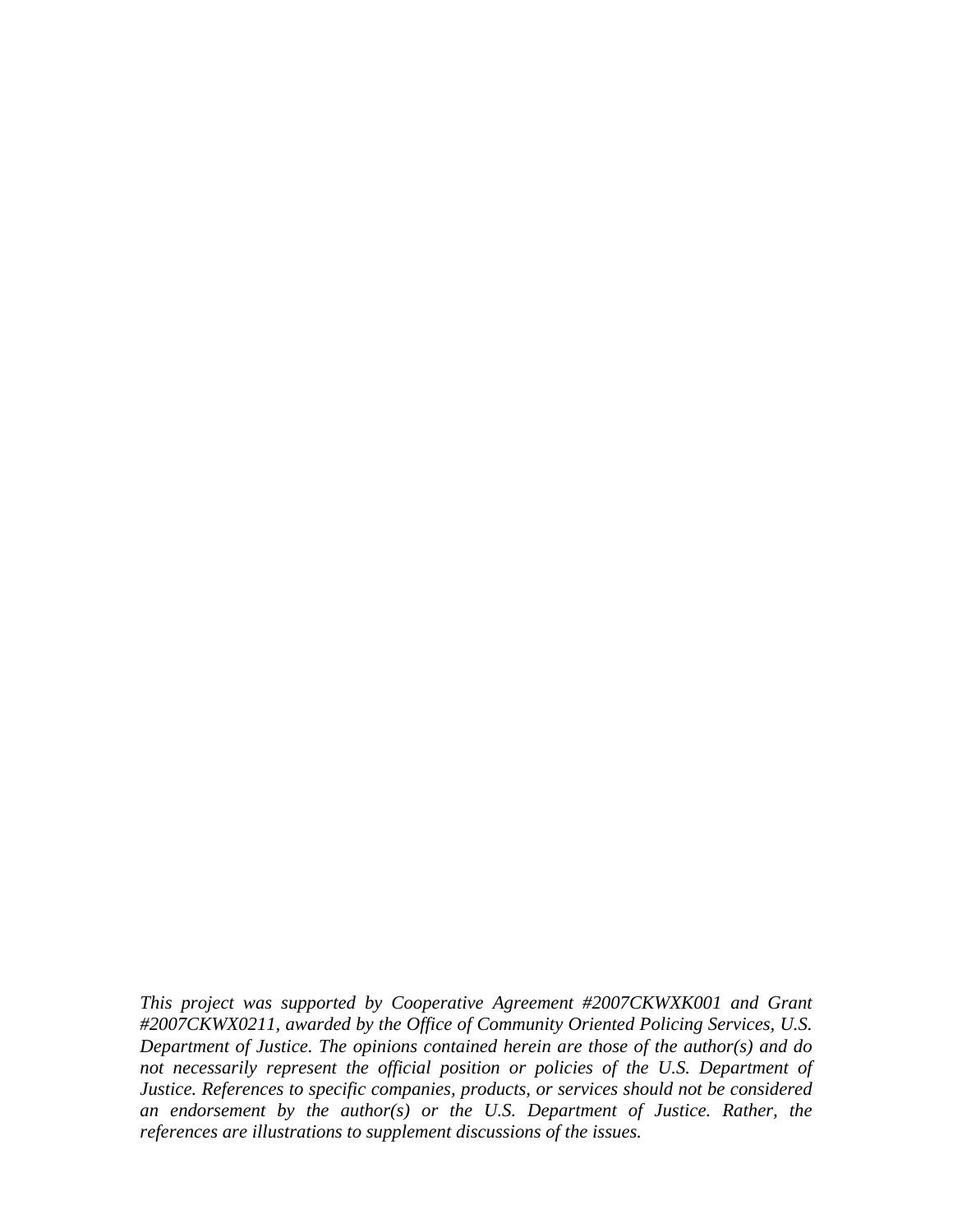# **Enhancing the Law Enforcement Intelligence Capacity: Recommendations from the IACP Strategic Planning Session**

The IACP gratefully acknowledges the participation of the many highly qualified, committed and talented individuals and organizations that made the 2009 Information Sharing Strategic Planning Meeting a success.

The experience and skill set of each attendee brought perspectives to the meeting that enabled participants to review and evaluate a broad set of challenges and consider unique, realistic, and practical solutions for immediate implementation.

IACP President Michael J. Carroll, Immediate Past President Russell B. Laine, and the board of officers of the association wish to extend particular appreciation to the meeting's planning committee:

- Bart Johnson, Department of Homeland Security
- **Kevin Saupp, Department of Homeland Security**
- Amy Schapiro, Office of Community Oriented Policing Services
- John Cohen, Program Manager for the Information Sharing Environment
- Elizabeth Farrell, Program Manager for the Information Sharing Environment
- Russell Porter, Criminal Intelligence Coordinating Council
- Ronald Brooks, Criminal Intelligence Coordinating Council

It is through the collaboration and sense of common purpose of the planning committee that a dynamic and productive conversation was achieved about intelligence gathering and information sharing at the full strategic planning session.

Since the terrorist attacks of September 11, 2001, expectations for comprehensive, relevant, and reliable intelligence gathering have grown at an exponential pace. In prior years, the responsibility for these activities has traditionally fallen with the intelligence community, often in collaboration with federal partners.

However, as global events, including terrorism, continue to manifest themselves in ways that directly affect local communities in the United States, it has never been more evident that the functions of intelligence gathering and information sharing must be woven into the daily fabric of state, local, and tribal (SLT) law enforcement. This fabric should encompass not only the efforts of police officers, state troopers, tribal police, and sheriffs but the fusion centers and the other resources dedicated to the collection and analysis of information.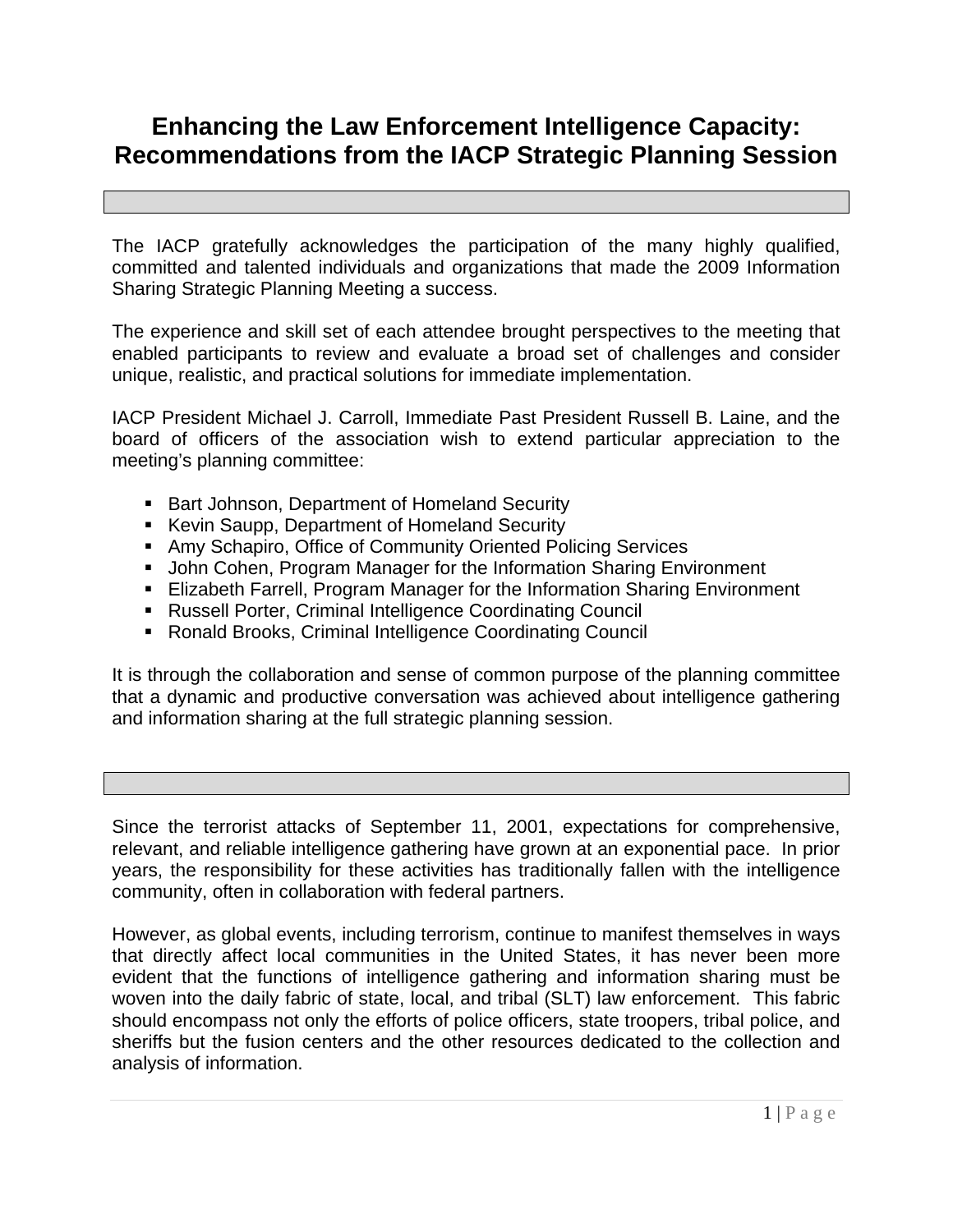Beginning in March 2002, law enforcement leaders and intelligence experts gathered in Alexandria, Virginia at the IACP Criminal Intelligence Sharing Summit to begin the process of designing a comprehensive national approach to intelligence sharing. Participants sought ways to help police share information and intelligence with a single goal in mind: preventing another terrorist attack like September 11<sup>th 1</sup> This work produced an influential set of recommendations, many of which were implemented.

In 2007, the IACP and its partners convened another summit to measure the progress of criminal intelligence sharing. Police leaders from agencies of various kinds and sizes joined federal policy makers, intelligence experts, and others in Washington, D.C. to consider how successfully the nation's 18,000 law enforcement agencies had carried out the recommendations from the 2002 summit. $2$ 

Several proposals from the 2002 and 2007 summit met with success including: the creation of a national intelligence plan; the establishment of the Criminal Intelligence Coordinating Council (CICC); adoption of the concept of intelligence-led policing (ILP); closer scrutiny of issues related to privacy and civil liberties; increased opportunities for collaboration among agencies; increased analytical capacity; and improvements in both training and technology. While the 2007 summit was a useful barometer of progress, recommendations were produced to focus efforts on creating a systemic sharing of information at all levels of government.

In July 2009, many of the same stakeholders, in cooperation with new partners in the information sharing arena, gathered again in Alexandria, Virginia, to take a step beyond the foundational summit reports and recommendations to establish a meaningful action agenda for SLT law enforcement with two distinct ends:

- To enhance law enforcement's engagement in information sharing; and
- To expand utilization of fusion centers

Comprehensively addressing these two distinct ends will help us to realize our collective, overarching goal – as stated in the 2007 report: "Every state, local, and tribal law enforcement agency in the United States should strive to develop and maintain a criminal intelligence capability..."<sup>3</sup>

 $\overline{a}$ <sup>1</sup> International Association of Chiefs of Police, *National Summit on Intelligence*, by Gregg Walker (September 2008), 8.

 $<sup>2</sup>$  Ibid.</sup>

 $3$  Ibid.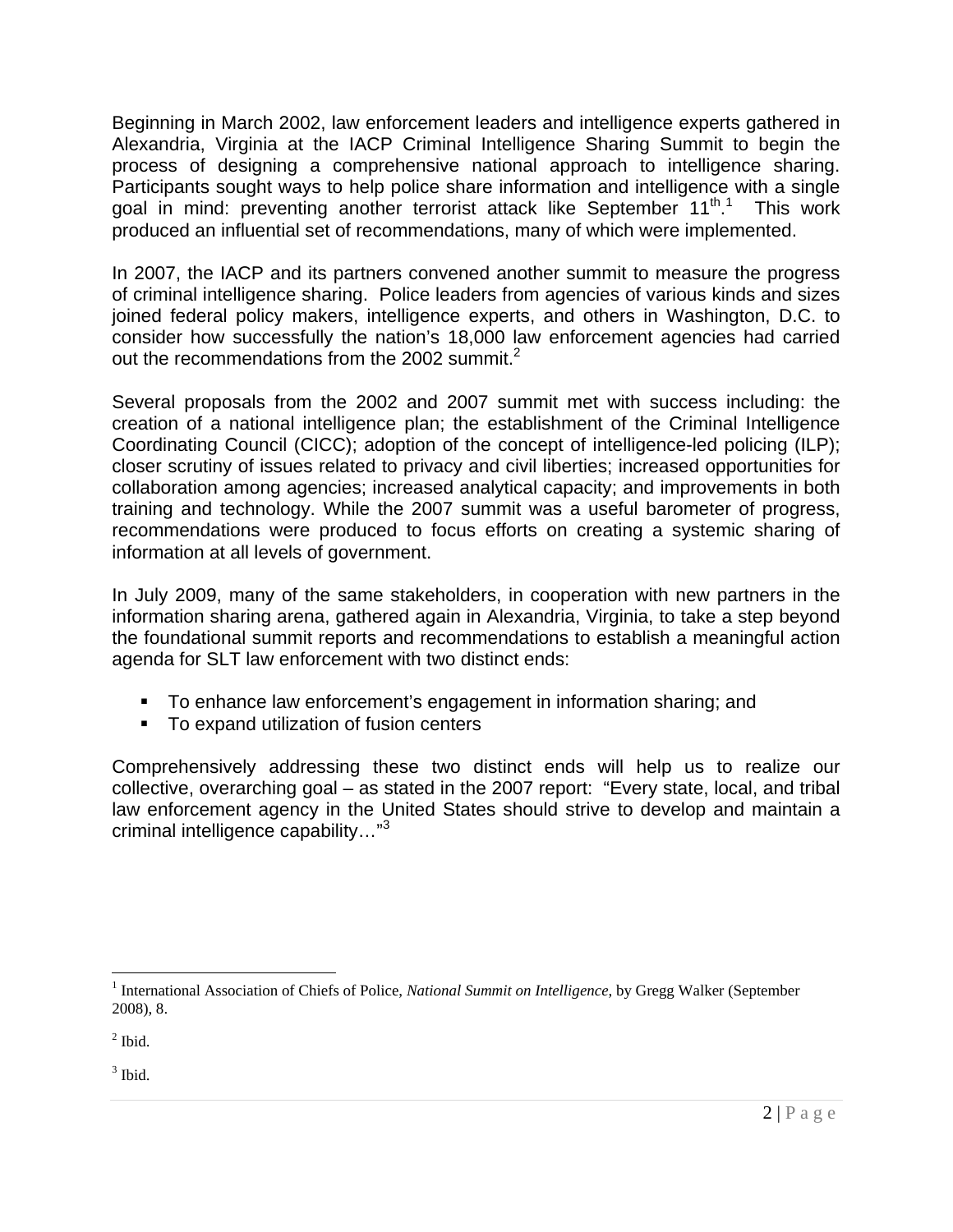#### **Overview of Meeting**

To thoroughly and comprehensively examine the issues, our participants represented: small, midsize, and large jurisdictions; rural, suburban, and urban agencies; state agencies and fusion centers; and partner associations and federal entities. During the course of the day and a half strategic planning session in pursuit of more effective information sharing practices, participants discussed a variety of topics that have challenged both law enforcement and the intelligence community over time.

Of particular interest were issues such as:

- Identifying a common language for concepts like 'intelligence-led policing' and 'the intelligence cycle'
- Demonstrating relevancy of information sharing for local law enforcement
- **Emphasizing the critical importance of intelligence and information sharing as a** basic building block of both effective policing and national security – hometown security *IS* homeland security
- **Providing consistent and effective tiered training for law enforcement to ensure** collection of appropriate and relevant information
- Refining roles and expectations among law enforcement agencies and fusion centers
- **If Identifying additional federal support for law enforcement agencies and fusions** centers
- **Focusing on sustainment of fusion centers through widespread acceptance and** building from the baseline capabilities
- Creating and implementing an efficient and effective marketing plan to clarify the role and value of fusion centers to law enforcement
- **Producing a simple, consolidating, but comprehensive, product for law** enforcement that provides basic direction related to intelligence and information sharing such as definitions, model policies, sample training, best practices, success stories, and referral to appropriate resources for additional information (Note: The COPS Office has updated its *Law Enforcement Intelligence Resources* CD-Rom. To obtain a copy call the COPS Office Response Center at 800-421-6770, or visit COPS online at www.cops.usdoj.gov)

The pages of the report that follow address these focus areas and attempt to respond directly to the charge to the participants: to create an ambitious, but achievable, action agenda for both law enforcement and fusion centers.

#### **Goal One: Enhance Law Enforcement's Engagement in Information Sharing**

Of primary importance in the intelligence cycle is the tactical level of law enforcement involvement in the information gathering continuum. Without the experiences and efforts of trained law enforcement officers collecting information on seemingly disparate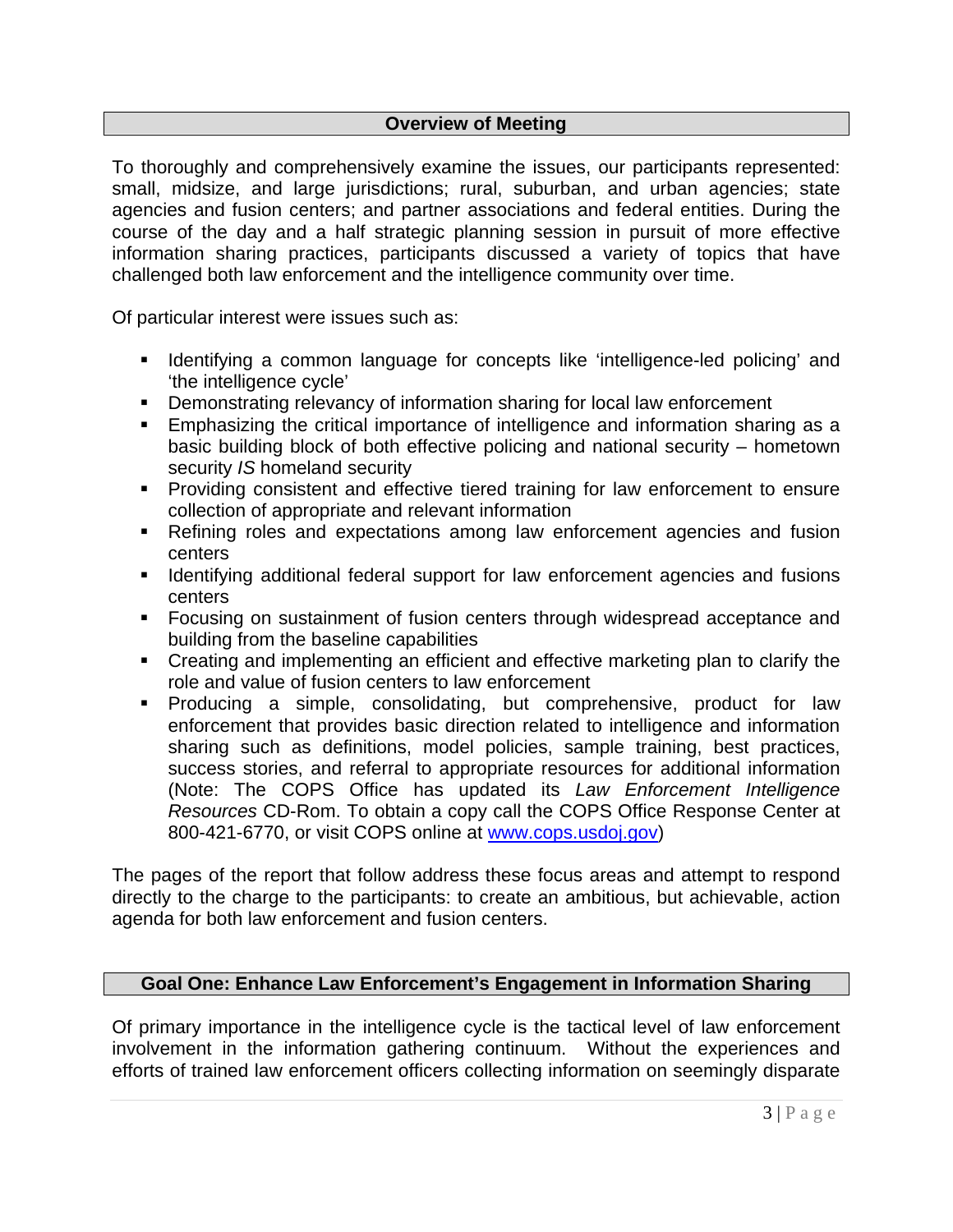individuals and events, there would be little data for analysts at the strategic and tactical level to consider and evaluate.

In furtherance of the goal of connecting more state, local, and tribal law enforcement agencies in a meaningful and productive way with the intelligence resources available to them, it is necessary to accomplish three fundamental tasks: identify barriers to communication and cooperation; recognize what is currently working; and recommend specific action to achieve continued forward motion.

As a result of the July 2009 Strategic Planning Session, the following recommendations are submitted for consideration:

### *Identification of Key Issues*

In order for information sharing to become integrated within law enforcement agencies, there is an obvious and pressing need to impart relevance to the intelligence cycle. For agencies to truly grasp the value of information collected, processed, analyzed, and returned for specific use, there needs to be a common, baseline understanding of definitions, roles, and methods of implementation. Further, information needs to flow vertically thereby benefitting and informing all levels of government stakeholders.

The model of community policing is an excellent example of how police agencies adopted a concept, established relationships, fostered cooperation, built trust, and ultimately had community after community benefit from mutually beneficial affiliations. The same may be said of intelligence-led policing if all parties involved strive to reach consensus on issues, roles, responsibilities, and solutions; issues include the following:

- Stakeholders need to close the information gap that presently exists through providing a baseline understanding of information sharing and the role of SLT law enforcement in gathering and sharing information.
- **Information gathering for analytic purposes needs to become integrated within** law enforcement agencies; with emphasis on information collection as a core service and a basic function of policing; the intelligence cycle needs to be made relevant and valuable to law enforcement leadership in terms of their responsibility to keep communities safe from local crime and national threats.
	- An example establish a dedicated intelligence liaison within each department, ideally with an established career path and succession plan for the position
- Partners must improve information sharing through regional law enforcement collaboration while vigilantly tending to privacy issues and protecting civil rights.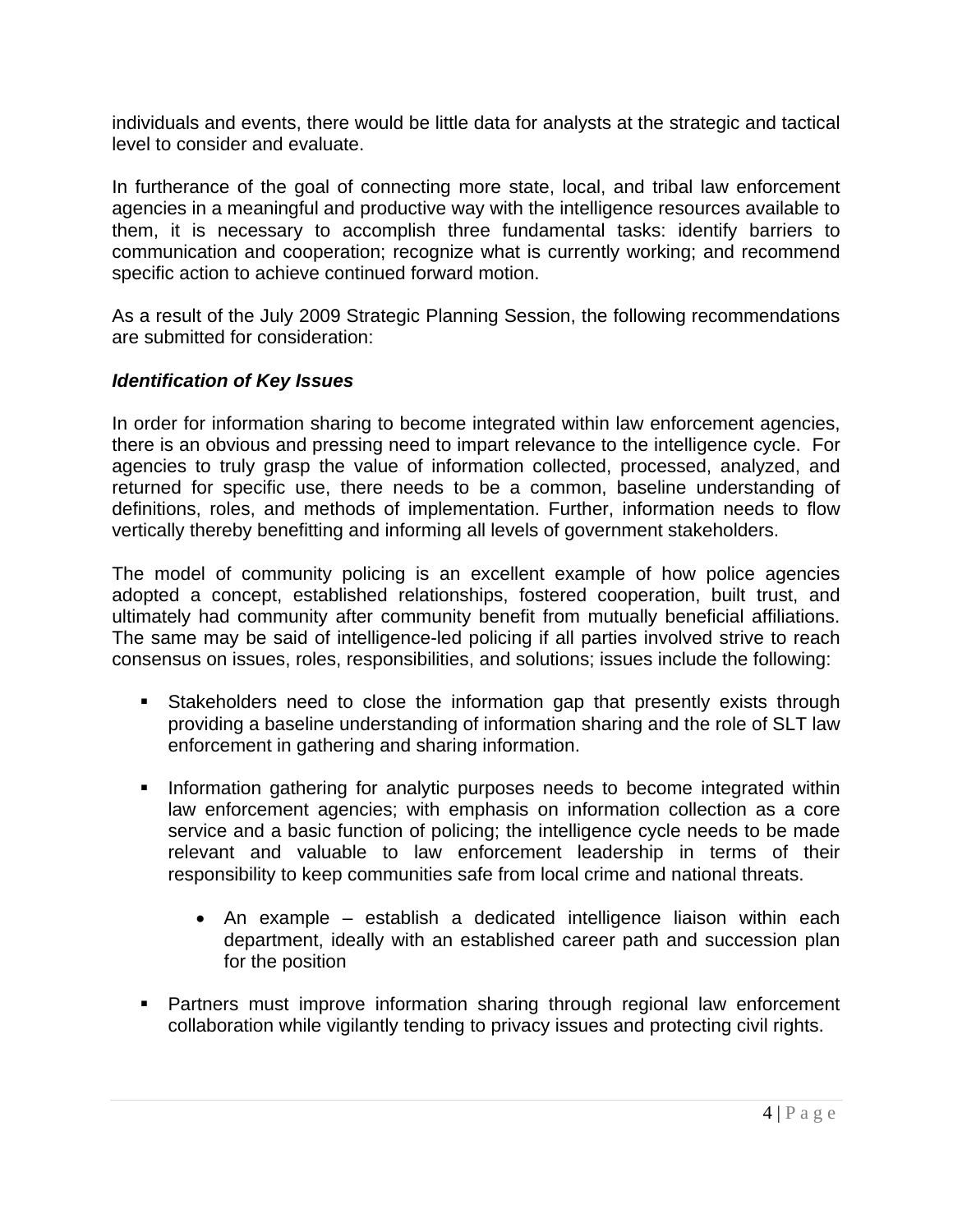- Law enforcement and the federal government's intelligence community must foster an organizational culture that recognizes the importance of incorporating an 'all-crimes" or "all-hazards" approach to intelligence.
- **Stakeholders need to vigorously promote awareness of available training venues** and opportunities through a coordinated, centralized location for relevant information.

#### *Recommended Action Steps*

The over-arching objective of the July 2009 strategic planning session was to stimulate immediate action among participants to improve information sharing through identifying knowledge and operational gaps and strategizing how to close the identified gaps. However, we must first acknowledge several salient issues that serve as a framework for next action steps.

On a positive note, there is a tremendous amount of accurate and reliable information and leading practices readily available to SLT law enforcement to assist with the creation of a sustained intelligence capacity within their respective agencies. Providers have intensified the promotion of existing information gathering and training resources that are nationally coordinated but locally driven.

However, the difficulty has been in the marketing, acceptance, and implementation of the existing guidance. Stakeholders must simplify and clarify the message being delivered between SLT law enforcement and the federal government's intelligence community regarding information sharing. This message should provide common language, emphasize relevance and value of information, and encourage cooperation among agencies. The message could include highlights of successful cooperative examples like the Interagency Threat Assessment and Coordination Group (ITACG).

The following tasks, drawn from the issues identified above and the discussions among attendees are distinct achievable tasks assigned to specific groups that will be held responsible for implementation:

- The IACP's Intelligence Coordination Panel (ICP) is comprised of the Chairs of relevant IACP committees and leaders from the State Associations of Chiefs of Police (SACOP) and State and Provincial Police (S&P) Divisions. The ICP serves as the primary advisor to the IACP President and Governing Body on intelligence issues. Through the ICP, we will refine the 'message of information gathering for intelligence purposes' and emphasize the critical importance of building an intelligence capacity within all SLT agencies.
- Work with and leverage the resources and reach of the Criminal Intelligence Coordinating Council (CICC) and its member agencies representing local, state, federal, and tribal law enforcement interests. The CICC serves in an advisory capacity to the United States Attorney General and, thus, works to build and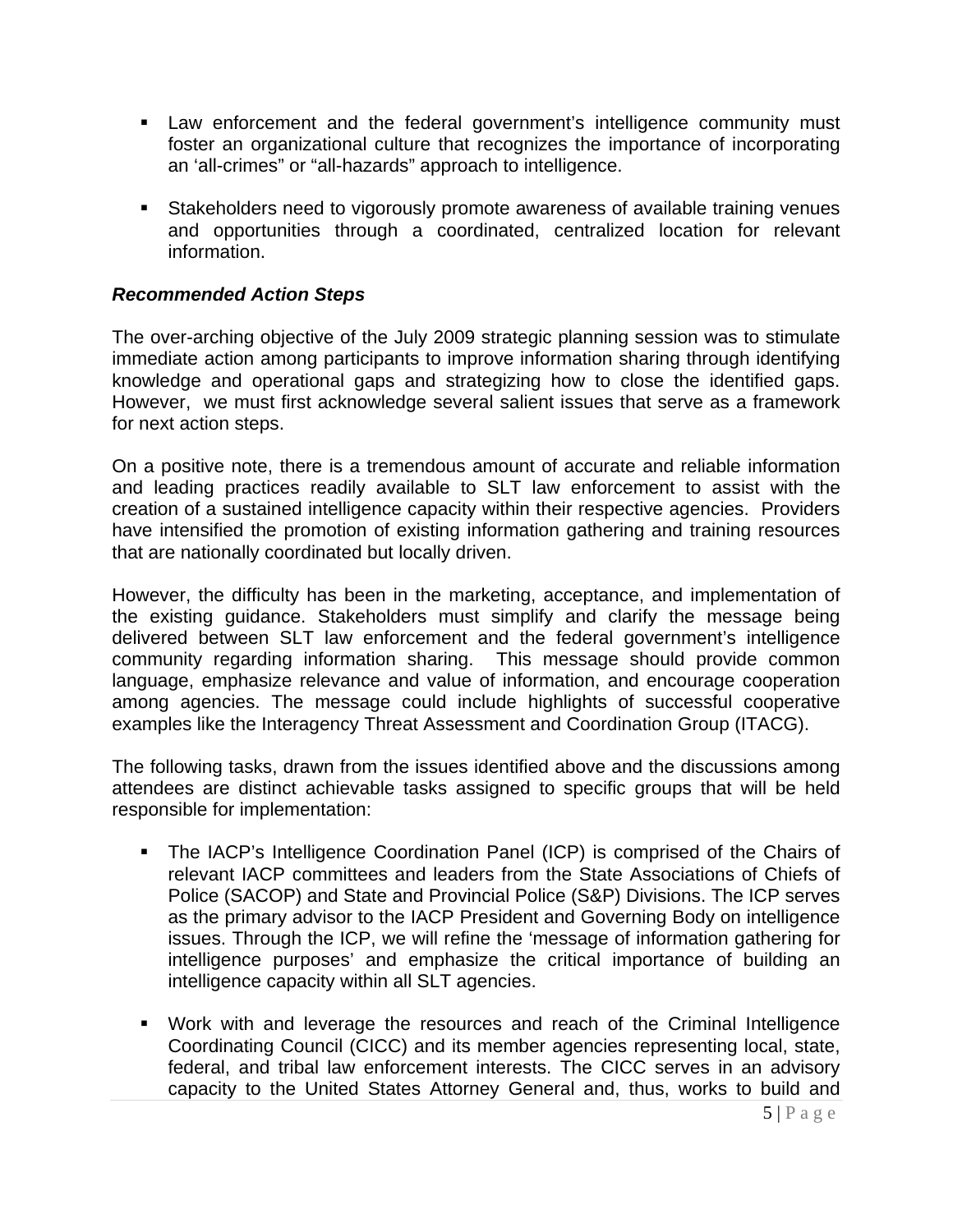deliver a cohesive and comprehensive message on intelligence issues through its representative membership. In concert with the CICC, the ICP will:

- Review existing resources, training, guidelines, surveys, and other information to determine items with specific relevance to SLT intelligence implementation
- Reformulate existing products into a single useful primer which will provide primary information, such as definitions and terminology, as well as secondary direction to relevant resources for training and additional detail
- Market the newly designed resources to the law enforcement community to promote the implementation of an intelligence capacity at the agency level
- Raise awareness and promote use of existing information sharing conduits. For example:
	- o Regional Information Sharing Systems (RISS). RISS operates the only secure Web-based nationwide network for communication and exchange of criminal intelligence information by local, state, federal, and tribal participating law enforcement member agencies.<sup>4</sup>
	- o FBI's Law Enforcement Online (LEO). The LEO system provides costeffective, time-critical national alerts and information sharing to public safety, law enforcement, anti-terrorism, and intelligence agencies. It is the mission of LEO to catalyze and enhance collaboration and information exchange across the FBI and mission partners with state-of-the-art commercial off-the-shelf communications services and tools, providing a user-friendly portal and software for communications and information exchange. $5^{5}$

## **Goal Two: Expand Utilization of Fusion Centers**

Chiefs, colonels, superintendents, and sheriffs across the United States have seen the terms ILP, Suspicious Activity Report (SAR), and fusion center quietly merge into the lexicon of everyday policing. However, the real implication of the words and their mandate for an agency seem to mean something different to every law enforcement leader. Meeting participants focused on fusion centers, given their capacity to develop and share intelligence to a wide audience of law enforcement.

 $\overline{a}$ 4 See *Appendix A*

<sup>5</sup> Ibid.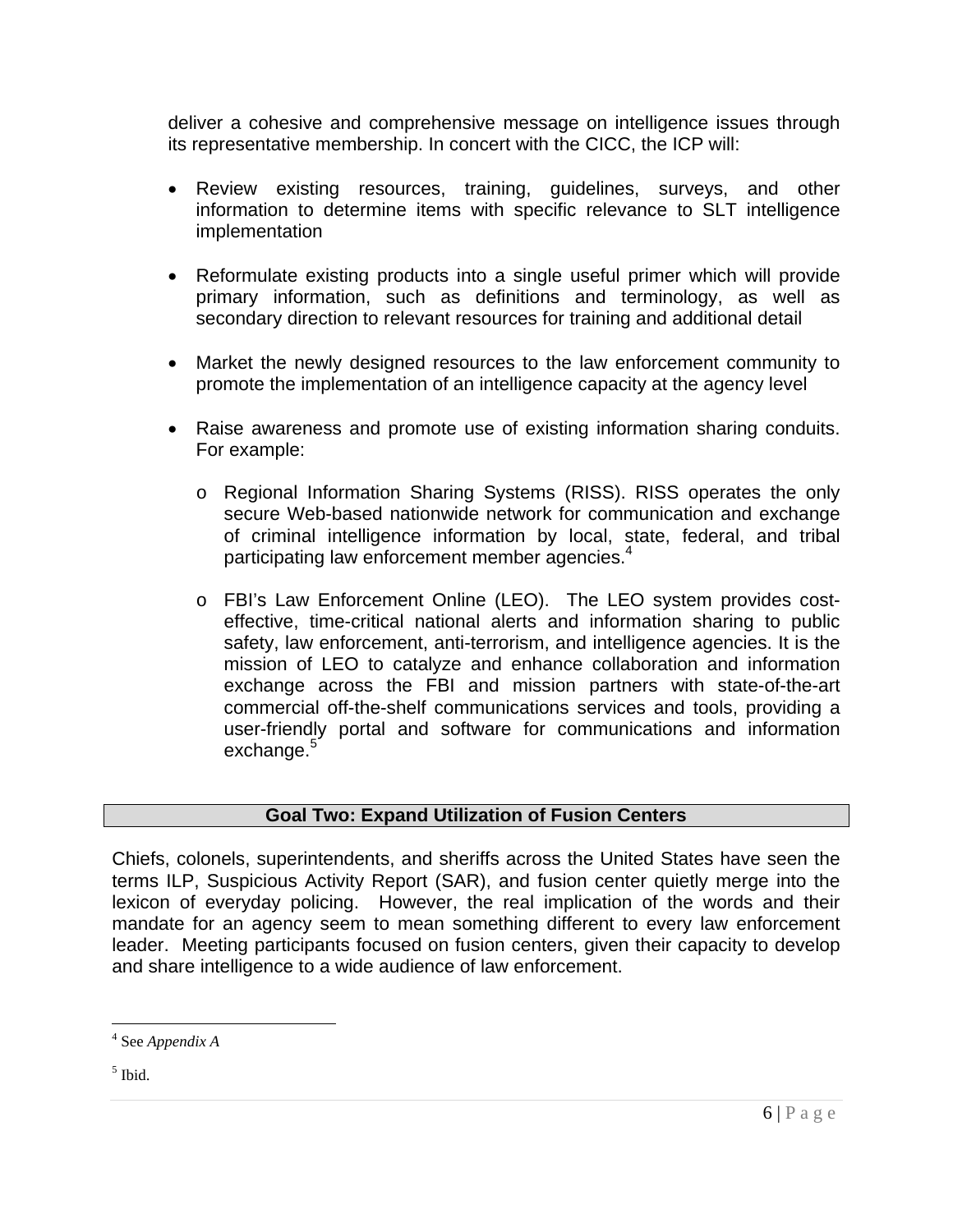The role of state and urban area fusion centers is of critical importance to the law enforcement agencies and information bodies working in tandem to continually compile vital intelligence. It cannot be overstated that both the benefits, and challenges, of fusion centers and their counterparts are myriad, but the recommendations that follow will hopefully serve to clarify roles and responsibilities for law enforcement and fusion center personnel alike:

# *Identification of Key Issues*

There are 72 federally recognized fusion centers across the United States, each charged with the interpretation, analysis, and return of information to multiple agencies or intelligence bodies. The sustainment of fusion centers is critical to producing an accurate analytical product and, simply, getting information moved.

Centers are tasked, in some ways, with playing both tactical and strategic roles in their mandate to produce an actionable item for the front line law enforcement officer as well as a guiding plan for chiefs and sheriffs. In order for fusion centers to effectively operationalize information for SLT law enforcement, the following should be considered:

- Fusion center leaders must proactively engage local agencies in their respective jurisdictions by demonstrating the value of consistent, relevant information exchange on issues related not only to terrorism or national security but also to everyday crime trends that are meaningful and prevention focused.
- Fusion centers should aggressively market their services to SLT leaders, some of whom may be unaware of fusion centers and their roles and responsibilities. Fusion centers should develop a standardized outreach plan on how to best engage SLT law enforcement.
- With appropriate federal participation, fusion centers must forge a nationwide, integrated network built to the established baseline capabilities and utilizing business practices and community policing skills that facilitate effective information sharing. This information sharing should serve to detect and prevent terrorist activity as well as address indications of community-based crimes and potential organized criminal activity. Building an integrated and relevant capacity are keys to long-term fusion center sustainment.

# *Recommended Action Steps*

Fusion center administrators and law enforcement leaders may often find themselves at cross purposes while traveling along similar paths with the common destination of information exchange. Chiefs and sheriffs with no established or identified intelligence office within their agency find themselves asking fusion centers, 'What information do you want?' and are met with the reply from the center, 'What information do *you* want?'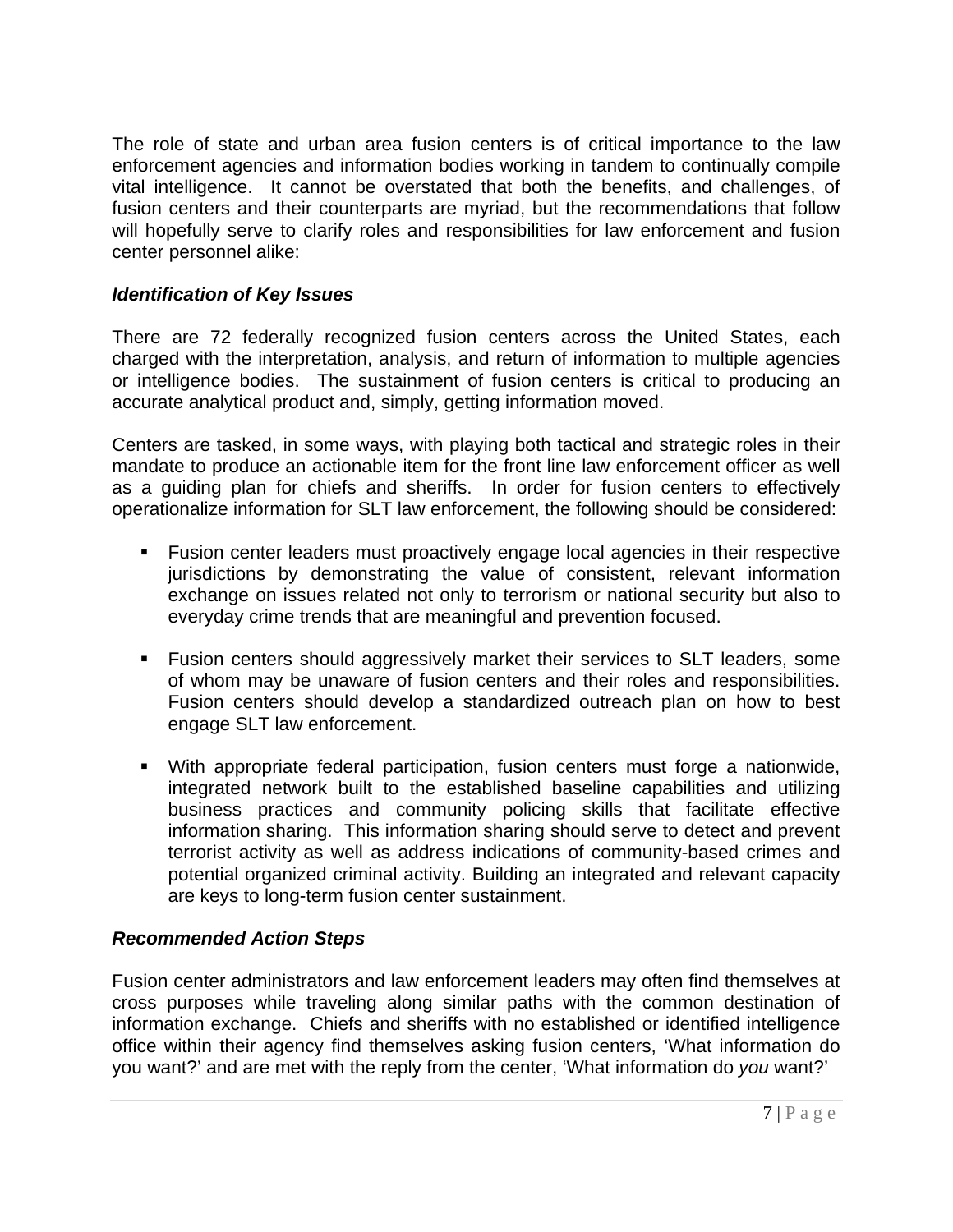The continuum has seen good intentions overwhelmed by a lack of understanding, unclear expectations, conflicting direction, and a lack of appropriate resources. It became clear during the course of discussions at the planning session that several issues stand out as mutual concerns related to the expanded utilization of fusion centers.

With the ultimate goal of bringing together fusion centers and SLT law enforcement agencies, participants at the strategic planning summit contributed a variety of sound and strategic approaches to improved cooperation.

While many of the following initiatives are simple and straightforward, they require committed action on the part of all participants to ensure that information sharing, whether driven by concerns of local crime or national security, is thoroughly integrated into everyday policing.

- Fusion center directors need to know and understand concerns and needs of SLT law enforcement and better engage those agencies in the intelligence cycle; outreach mechanisms to foster outreach include:
	- Foster communication from the CICC and the National Fusion Center Association (NFCA) to the fusion center directors about what their responsibilities are, including outreach to SLT law enforcement agencies. If there is a policy message that needs to be provided to the fusion centers, it will come from the CICC, NFCA, and/or their respective organization's decision-maker.
	- Engage the Fusion Center Management Group (FCMG) in policy discussions. The FCMG engages senior leadership from federal agencies and provides SLT partners with a direct role in the federal interagency policy making process. The FCMG will translate national policy into operational activities for fusion centers.
	- Encourage fusion center directors to proactively reach out to their respective chiefs and sheriffs associations and to their state police and highway patrol agencies to encourage frank, open, and productive dialogue.
	- Market success stories and case studies depicting how SLT law enforcement and fusion centers have combined to solve a case or series of crimes.
		- o Highlight success stories emerging from implementation of Terrorism/Fusion Liaison Officer (TLO/FLO) programs and training. Ensure that anecdotes are representative and replicable by all SLT law enforcement.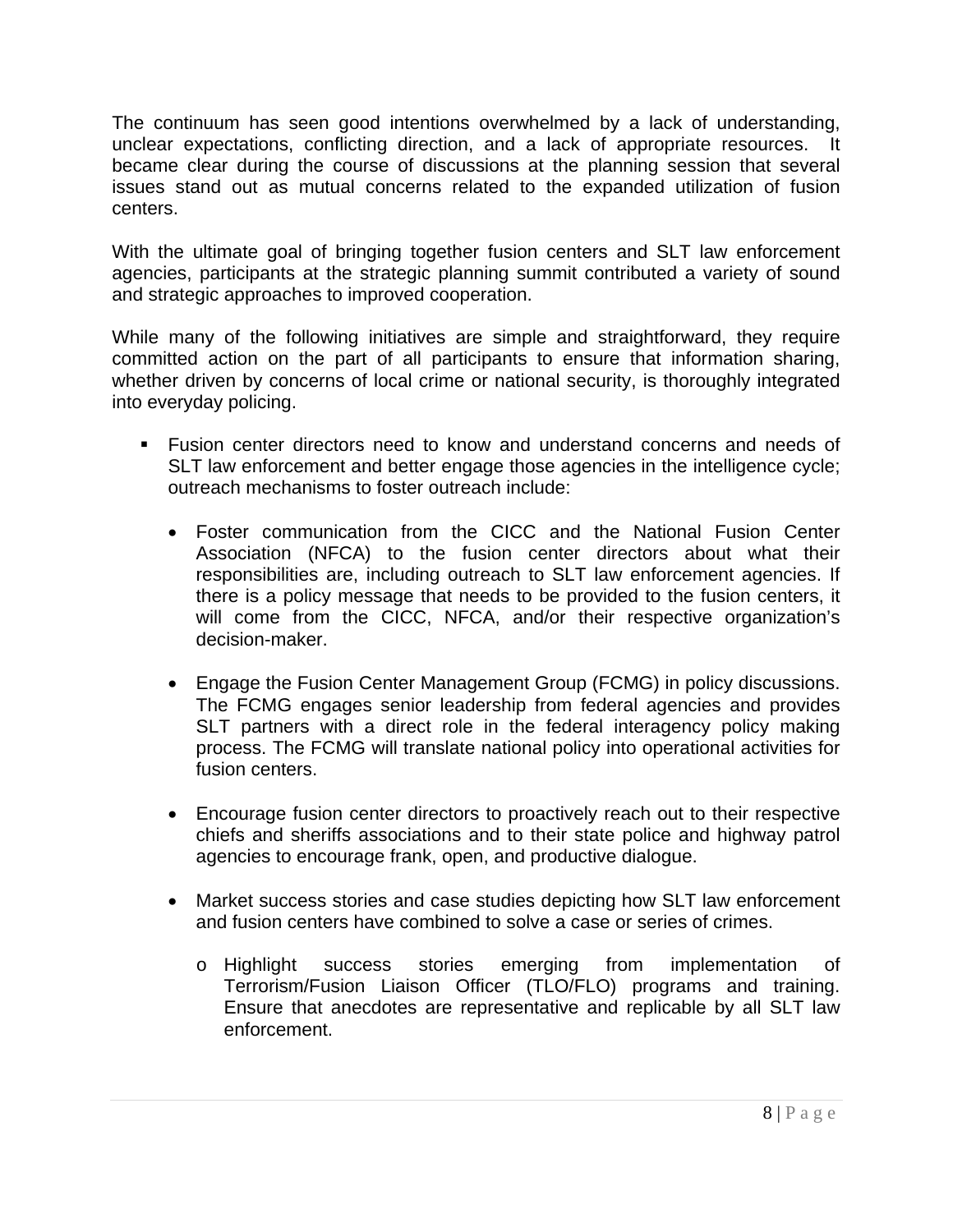- Develop strategies to bridge existing gaps, which may include an overarching marketing strategy among IACP, Major City Chiefs, Major County Sheriffs, and others; each promoting the same, standard information and reference materials through all of their respective outlets (Web sites, e-mail lists, publications) and all launched during the same time frame.
- State Associations of Chiefs of Police (SACOP) and State and Provincial Police (S&P) should:
	- Encourage members to contact their fusion center director to discuss capabilities, requirements, and what services and resources are available to their agencies
	- Disseminate information on available and federally sponsored services, resources, training, and technical assistance
	- In concert with fusion centers, SACOPS, and agencies should market success stories and case studies depicting how they have collaborated with fusion centers on proactive efforts and/or brought resolution to a case or series of crimes

### **Conclusion**

While there is little debate regarding the importance of having a systemic approach to collecting, analyzing, sharing, and utilizing information through all levels of law enforcement, much remains to be done regarding the implementation of this systemic approach.

The reasons for this lack of implementation are varied; ranging from uncertainty or apathy to a very real lack of resources; solutions to many of the issues faced by law enforcement and fusion centers alike were clearly and concisely identified by practitioners at this most recent strategic planning session.

Much in the way that community oriented policing became rooted, took hold, and grew into an integrated part of modern law enforcement practice, intelligence-led policing is another emerging tool for policing in a post 9/11 environment. Both community policing and intelligence-led policing are in fact complimentary and both models enhance law enforcement's capacity to gather intelligence for law enforcement leaders across the US as they work to protect the citizens they serve.

Law enforcement leaders have obligations beyond the scope that any of them may have imagined a decade ago. Not only are they responsible for detecting, preventing, responding to, and solving crimes against people and property in their communities,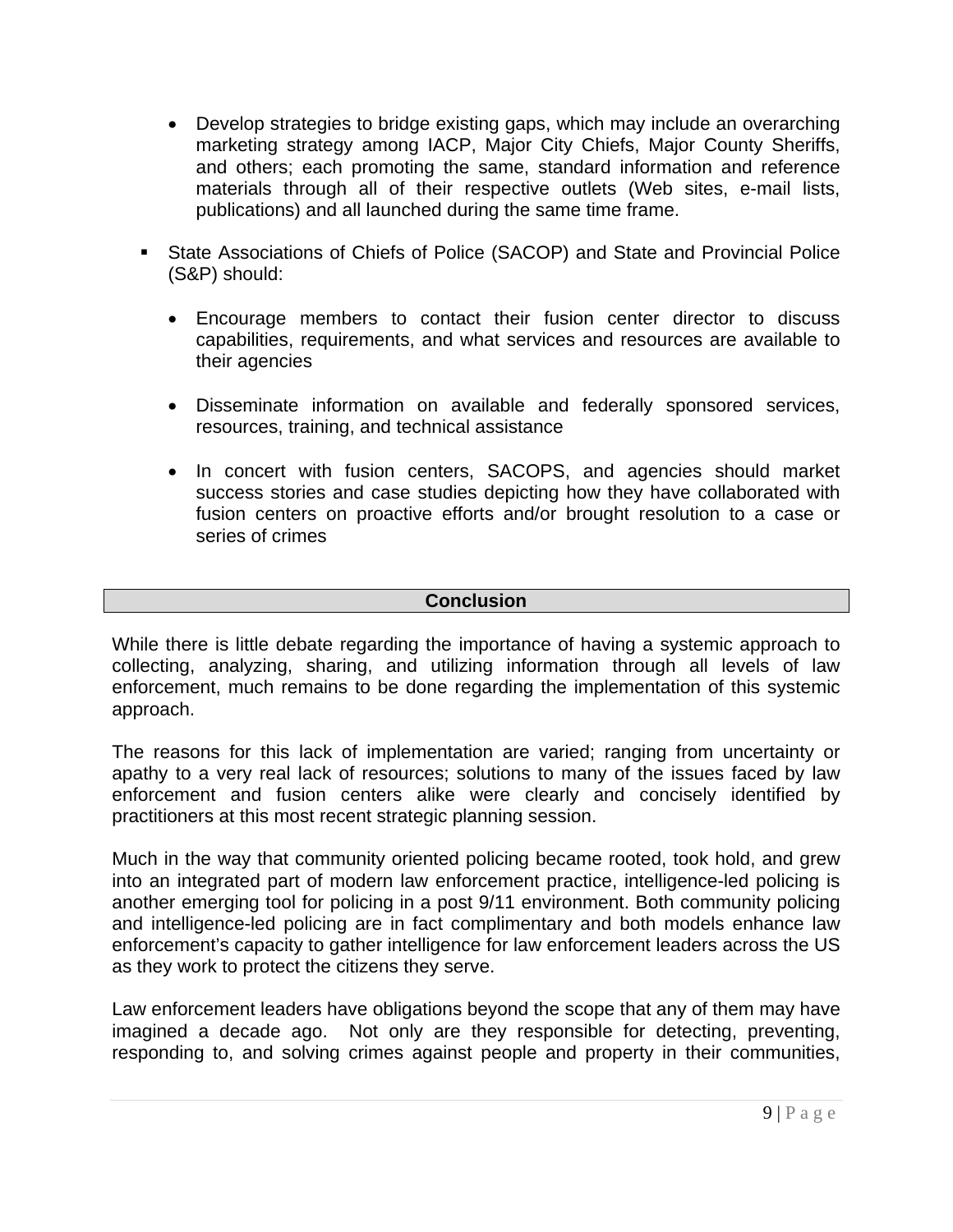they are now tasked with a more global approach to policing that challenges resources, skills, and personnel.

It is incumbent upon the stakeholders involved in all aspects of intelligence gathering to take the extraordinarily demanding, yet simple, steps outlined here to open the lines of communication among organizations. Information and training are available, officers are willing and able to perform tactical tasks, fusion centers are eager to provide strategic solutions, and national partners are prepared to assist in forging a unified and consistent message about the immeasurable local and national value of information sharing. IACP hopes that this report from the strategic planning event will both promote and support those actions

Our collective reality is that the time for action is now as threats exist and persist. We need to arm those who protect us with relevant, timely, and actionable intelligence. Regardless of locale or agency size, every law enforcement executive has a role to play in protecting his or her community and, consequently, our nation.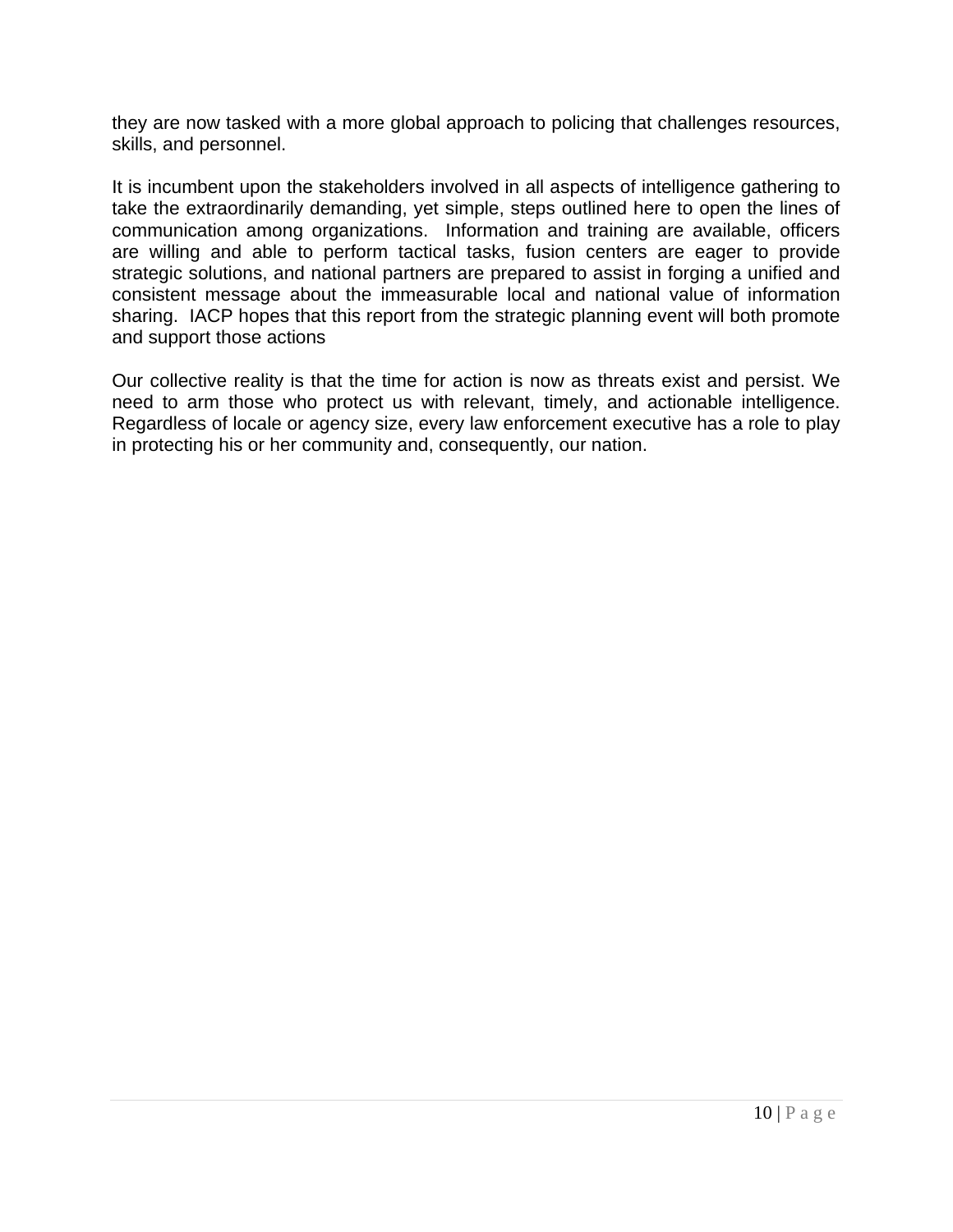#### *Appendix A*

#### *Ten simple steps for an agency to become part of the National Criminal Intelligence Sharing Plan.*

- 1. Recognize the value of sharing intelligence information within your agency and encourage the practice of sharing information with other law enforcement agencies.
- 2. Establish a mission statement and a policy to address developing and sharing information and intelligence data within your own agency.
- 3. Connect to your state criminal justice network and regional intelligence databases and participate in information sharing initiatives. Many states provide access to other government databases, such as motor vehicles.
- 4. Ensure privacy issues are protected in policy and practice. The protection in individuals' privacy and constitutional rights is an obligation of government officials and is crucial to the long-term success of criminal intelligence sharing.
- 5. Access law enforcement Web sites, subscribe to listserves, and use the Internet as an information resource.
- 6. Provide agency members with appropriate training on the criminal intelligence process.
- 7. Become a member of the in-region Regional Information Sharing Systems (RISS) center. RISS operates the only secure Web-based nationwide network for communication and exchange of criminal intelligence information by local, state, federal, and tribal participating law enforcement member agencies.
- 8. Become a member of the FBI's Law Enforcement Online (LEO) system. The LEO system provides cost-effective, time-critical national alerts and information sharing to public safety, law enforcement, antiterrorism, and intelligence agencies in support of the Global War on Terrorism. It is the mission of LEO to catalyze and enhance collaboration and information exchange across the FBI and mission partners with state-of-the-art commercial off-the-shelf communications services and tools, providing a user-friendly portal and software for communications and information exchange.
- 9. Partner with public and private infrastructure sectors.
- 10. Participate in local, state, and national intelligence organizations.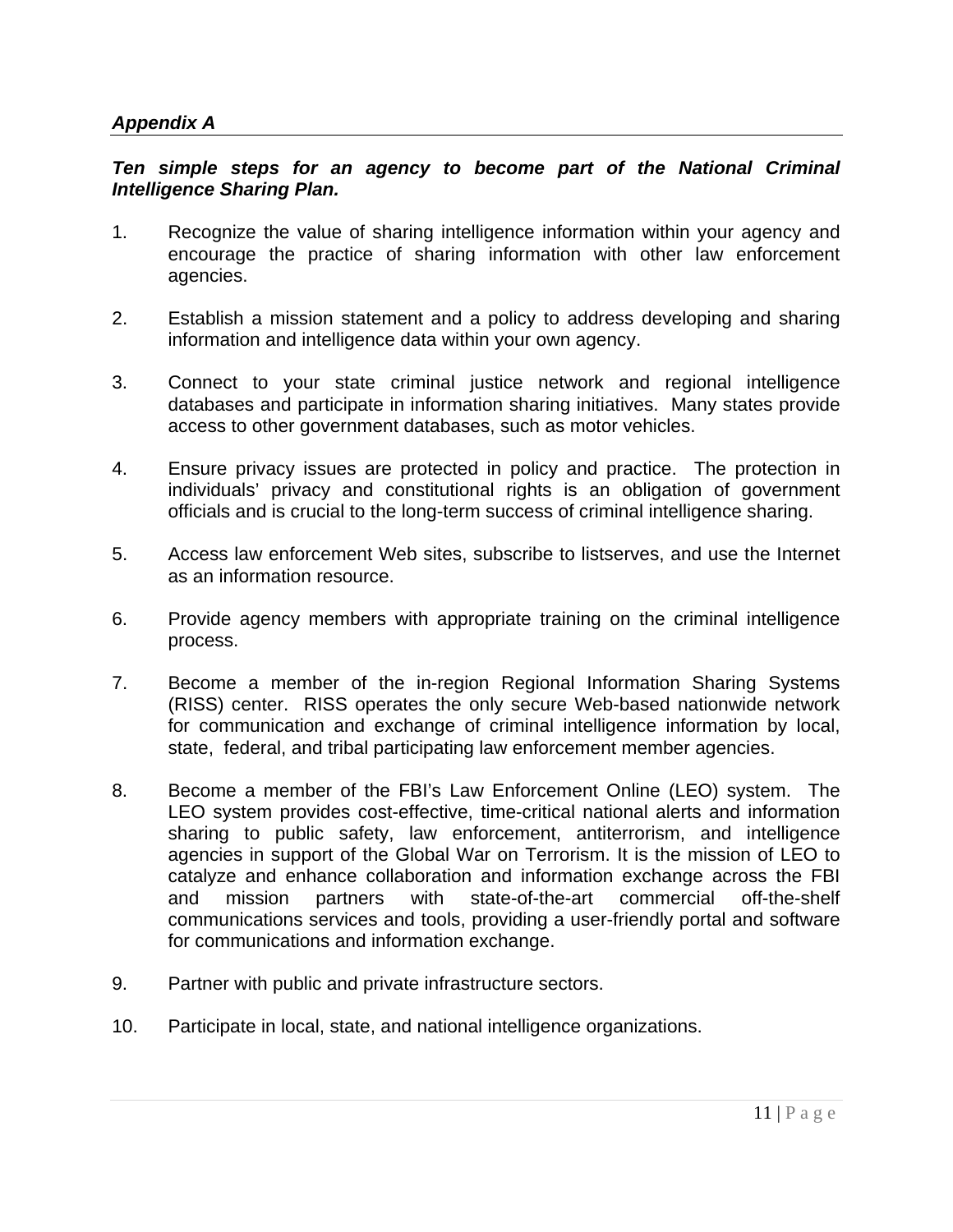#### *Appendix B*

#### *Information Sharing Strategic Planning Meeting July 15-16, 2009, Hilton Old Town, Alexandria, Virginia*

#### *Meeting Participants*

**Ronald Brooks Director** Northern California HIDTA

**James Burch**  Acting Director Bureau of Justice Assistance U.S. Department of Justice

**Mike Brown**  Homeland Security Coordinator National Sheriffs' Association

**Chief Michael Carroll**  West Goshen Township Police Department (PA)

#### **John Cohen**

Senior Advisor Office of the Program Manager Information Sharing Environment Office of the Director of National Intelligence

#### **Edward Delaney**

**Consultant** Office for State and Local Law **Enforcement** U.S. Department of Homeland Security

**Colonel Mark Dunaski**  Minnesota State Patrol

**Chuck Eaneff**  Deputy Director for State, Local, Tribal Law Enforcement Federal Emergency Management Agency

#### **Elizabeth Farrell**

Communications and Outreach Office of the Program Manager Information and Sharing Environment Office of the Director of National Intelligence

#### **John Firman**

**Director** Research Center Directorate International Association of Chiefs of **Police** 

#### **Tom Frazier**

Executive Director Major Cities Chiefs Association

**Colonel Joseph (Rick) Fuentes**  New Jersey State Police

#### **William Harris**

**Director** Delaware Fusion Center

#### **Bart Johnson**

Acting Under Secretary Office of Intelligence and Analysis U.S. Department of Homeland Security

**Chief Russell Laine**  Algonquin Police Department (IL)

#### **Chief Mark Marshall**  Smithfield Police Department (VA)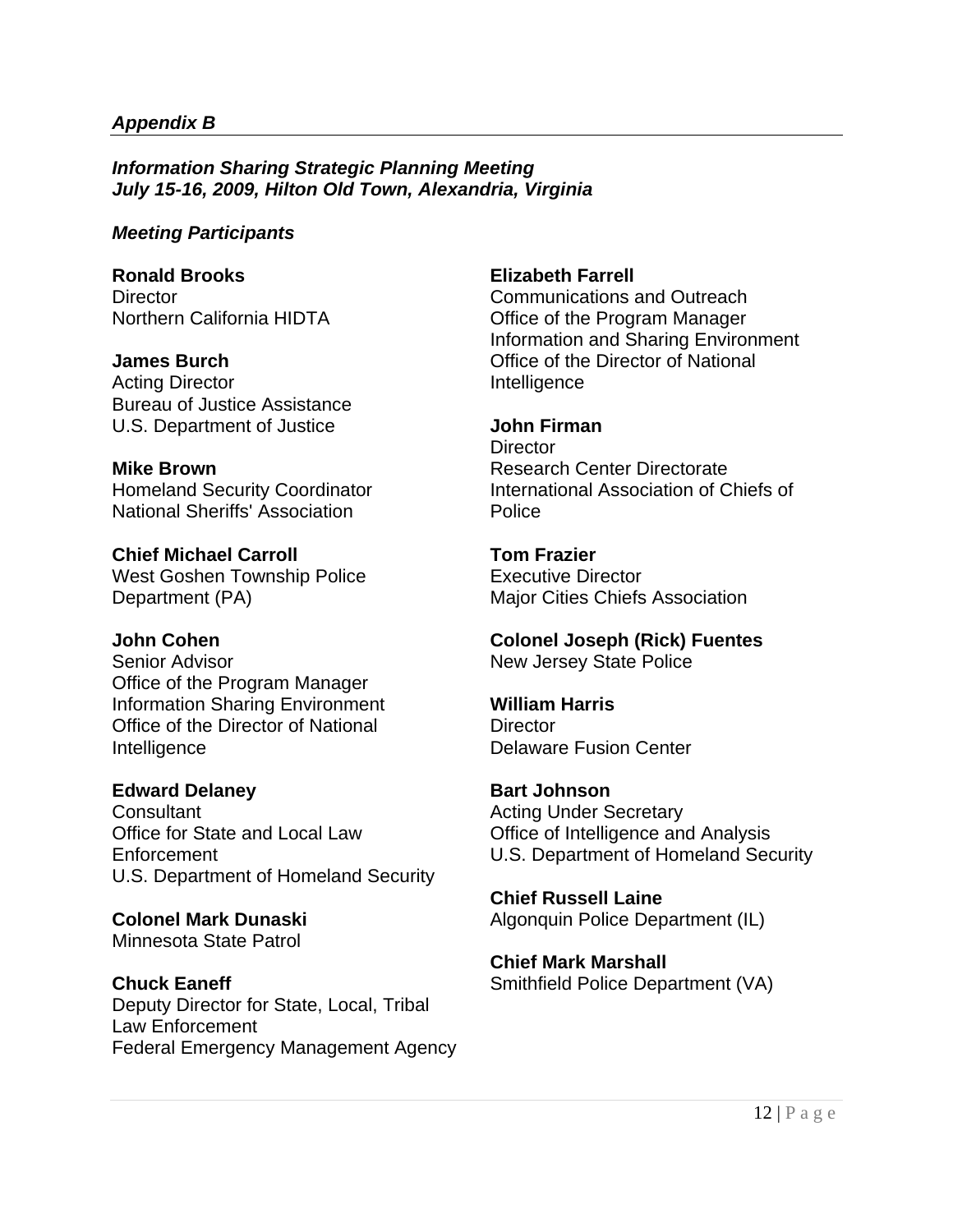#### **Sean M. McAfee**  U.S. Department of Homeland Security Office for State and Local Law Enforcement

**J. Patrick McCreary**  Associate Deputy Director Bureau of Justice Assistance U.S. Department of Justice

#### **James McMahon**  Deputy Executive Director / Chief of Staff International Association of Chiefs of Police

**Chief Terry Milam**  St. John Police Department (MO)

**Peter Modafferi**  Chief of Detectives Rockland County District Attorney's Office (NY)

**Thomas O'Reilly**  Senior Policy Advisor Bureau of Justice Assistance U.S. Department of Justice

#### **Lisa Palmieri**  Intelligence Liaison Commonwealth Fusion Center Office of Intelligence and Analysis US Department of Homeland Security

**Russell Porter**  Director of Intelligence State of Iowa Intelligence Fusion Center Department of Public Safety

#### **David Pyle**  Deputy Director Homeland Security and Law Enforcement Office of the Director of National Intelligence

**Diane Ragans**  Senior Research Associate Institute for Intergovernmental Research

# **Daniel Rosenblatt**

Executive Director International Association of Chiefs of **Police** 

# **Ronald Ruecker**

Assistant Director Office of Law Enforcement Coordination Federal Bureau of Investigation

# **Kevin Saupp**

Section Chief, Prevention and Protection FEMA National Preparedness Directorate U.S. Department of Homeland Security

# **Amy Schapiro**

Senior Social Science Analyst US Department of Justice/COPS Office

**Chief Doug Scott**  Arlington County Police Department (VA)

# **Vincent Talucci**

**Director** Division of State and Provincial Police International Association of Chiefs of Police

**Chief Gary Vest**  Powell Police Department (OH)

# **Sandra Webb**

Deputy Director Office of Community Oriented Policing **Services** U.S. Department of Justice